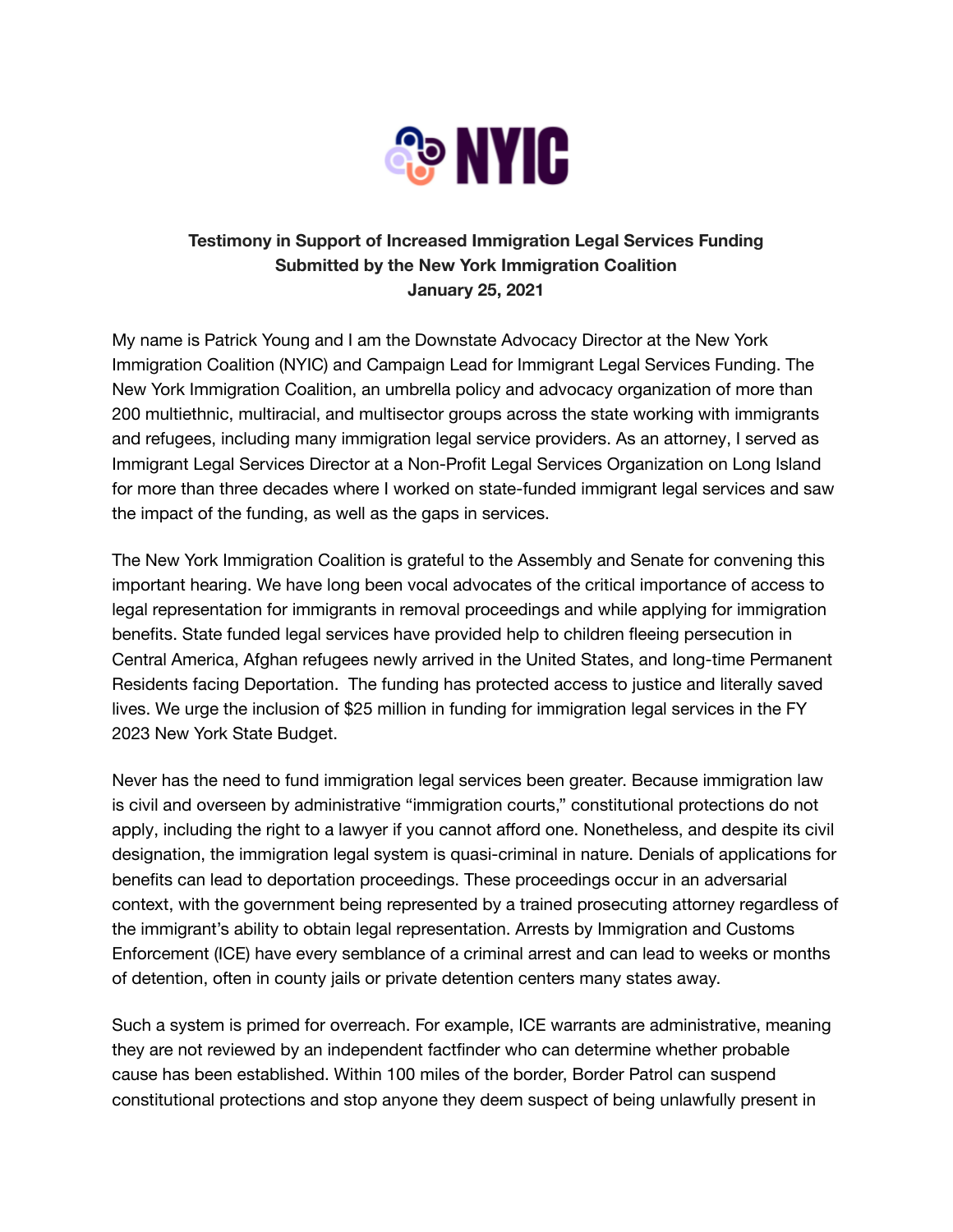the United States, often based on the color of their skin or the language they are speaking.

Although the arrival of a new presidential administration in Washington, D.C. held hopeful signs for New York's immigrant communities, the need for legal representation is as urgent as ever. In fact, because of the Trump administration's aggressive enforcement activities and the near-total shutdown of immigration courts during the pandemic, there is a record backlog of cases awaiting adjudication.

Once placed in the deportation pipeline, New Yorkers, most of whom have lived here for decades, all face the same challenge of defending themselves against deportation charges in one of New York's six immigration courts. Once arrested and placed in deportation proceedings by ICE, and without assigned counsel, it is up to the individual to defend themselves if they cannot afford an attorney. This includes providing evidence to rebut the government's assertion that they should be deported, establishing that they qualify for legal status in the United States or that the government is wrong in alleging that the legal status they previously held has expired, taking testimony for themselves and any witnesses they wish to call as well as cross-examining government witnesses, and making legal arguments.

Even young children facing gang violence in their home countries are forced to proceed in a complex asylum hearing without the help of a government-appointed attorney.

We know from extensive research that having an attorney on a case significantly affects the outcome. A study published in 2018 on the impact of the New York Immigrant Family Unity Project (NYIFUP) in New York City, a statewide version of which was fully funded for the first time in FY 2018, shows that having an attorney increased chances of winning and gaining the ability to legally remain in the United States by 1,100 percent.

Detained immigrants are not the only ones who need lawyers, however. According to the Transactional Records Access Clearinghouse (TRAC) at Syracuse University, as of December 2021, there were nearly 168,000 cases pending in front of New York's immigration courts. Nearly 137,000 of those were non-detained individuals facing one of 61 judges in the New York City Federal Plaza and Broadway immigration courts, which hold jurisdiction over the city, Long Island, and the lower Hudson Valley. Over 3,200 cases were non-detained and before one of the five judges in the Buffalo immigration court, which has jurisdiction over the remainder of the state. Although non-detained individuals may have a better chance of finding counsel while their cases are pending, indigent and low-income immigrants struggle to find affordable and trustworthy legal representation and face the same challenges as their detained counterparts.

Approximately one in ten immigrants in New York are currently facing deportation proceedings. There is no way to estimate how many may unknowingly qualify for immigration benefits, but undocumented immigrant New Yorkers experience massive difficulties in